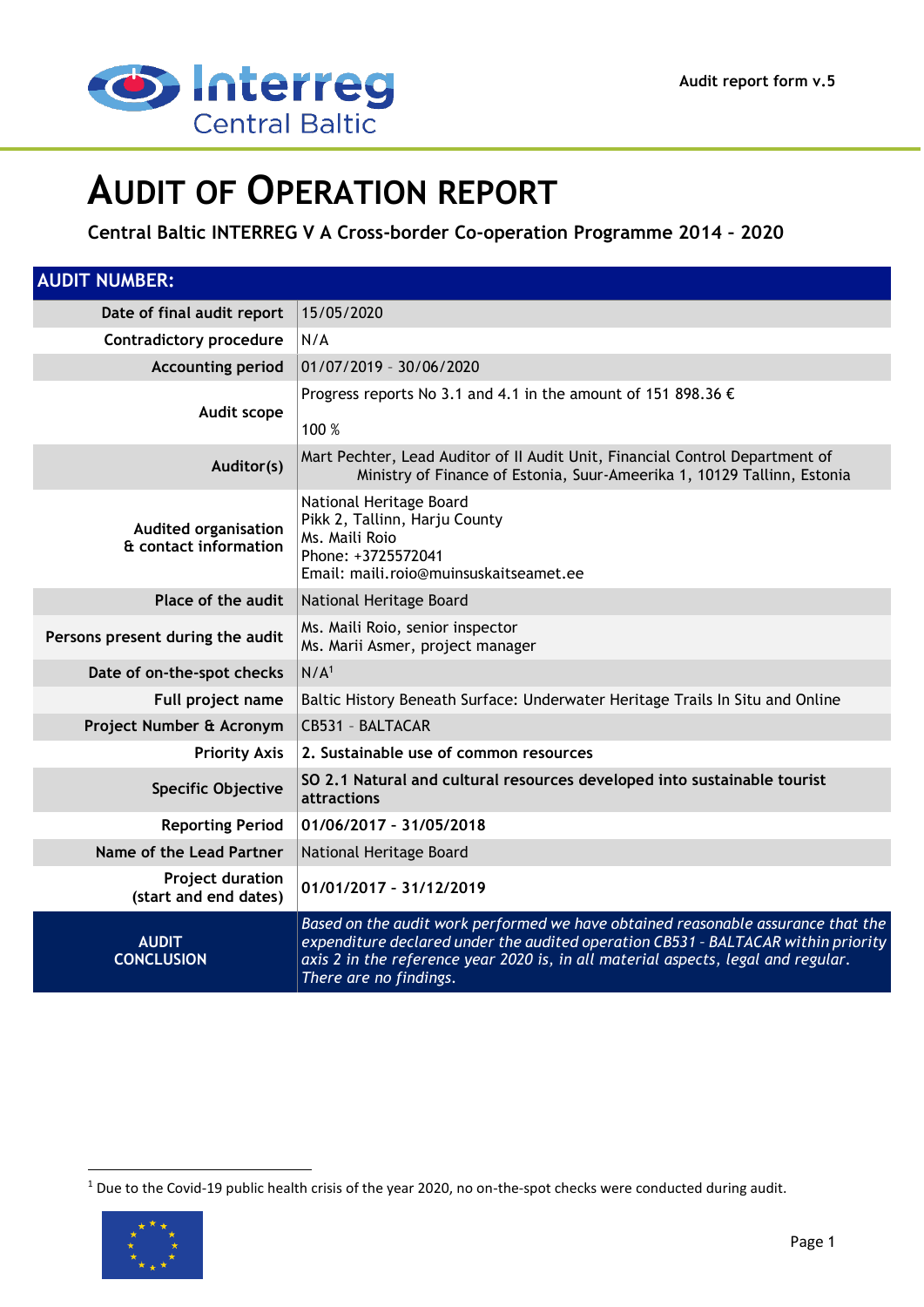

## **PART 1 – AUDIT SCOPE**

According to Article 127 of Regulation (EU) No 1303/2013 the audit authority is responsible to carry out audits of operations on the basis of supporting documents constituting the audit trail and verify the legality and regularity of expenditure declared to the Commission, including the following aspects:

- a) that the operation was selected in accordance with the selection criteria for the Operational Programme, was not physically completed or fully implemented before the beneficiary submitted the application for funding under the Operational Programme, has been implemented in accordance with the approval decision and fulfilled any conditions applicable at the time of the audit concerning its functionality, use, and objectives to be attained;
- b) that the expenditure declared to the Commission corresponds to the accounting records and that the required supporting documentation demonstrates an adequate audit trail;
- c) that for expenditure declared to the Commission determined in accordance with Articles 67(1)(b) and (c) and 109 of Regulation (EU) No 1303/2013 and Article 14(1) of Regulation (EU) No 1304/2013, outputs and results underpinning payments to the beneficiary have been delivered, participant data or other records related to outputs and results are consistent with the information submitted to the Commission and that the required supporting documentation demonstrates an adequate audit trail.

## **PART 1.1 – LIMITATION OF SCOPE**

The conclusions of the audit are based on the analysis of the procedure in place, information and documents gathered and interviews conducted in the audited bodies as well as the tests performed in the course of the audit following the checklist for the audit areas.

*No on-the-spot checks were conducted during the audit due to the Covid-19 public health crisis of the year 2020. The auditor posits that based on the information obtained, no follow-up on-the-spot check is necessary, as the auditor has obtained sufficient assurance in other ways.*

# **PART 1.2 – AUDIT METHODOLOGY**

The audit is carried out in compliance with internationally accepted auditing standards and the audit strategy, which is approved by the audit authority and group of auditors representing each Central Baltic INTERREG VA Programme Member State.

The audit process comprises of three stages:

#### **a) Preparation and planning of the audit**

In this stage legal regulations and other documentation, including from the management verification ex Regulation (EU) No 1299/2013, Article 23(4), needed for familiarising with the selected operations were collected and analysed. Also, interviews or checklists which were needed for the planning of the audit, familiarising with the functioning of the system, project files structure, the objectives and the status of implementation of the operations, the risk encountered during the implementation as well as those inherent to the type of operations.

#### **b) Fieldwork**

At this stage a whole range of interviews with responsible staff were conducted, documents were gathered and testing was performed. In order to attain the audit objectives during the audit we

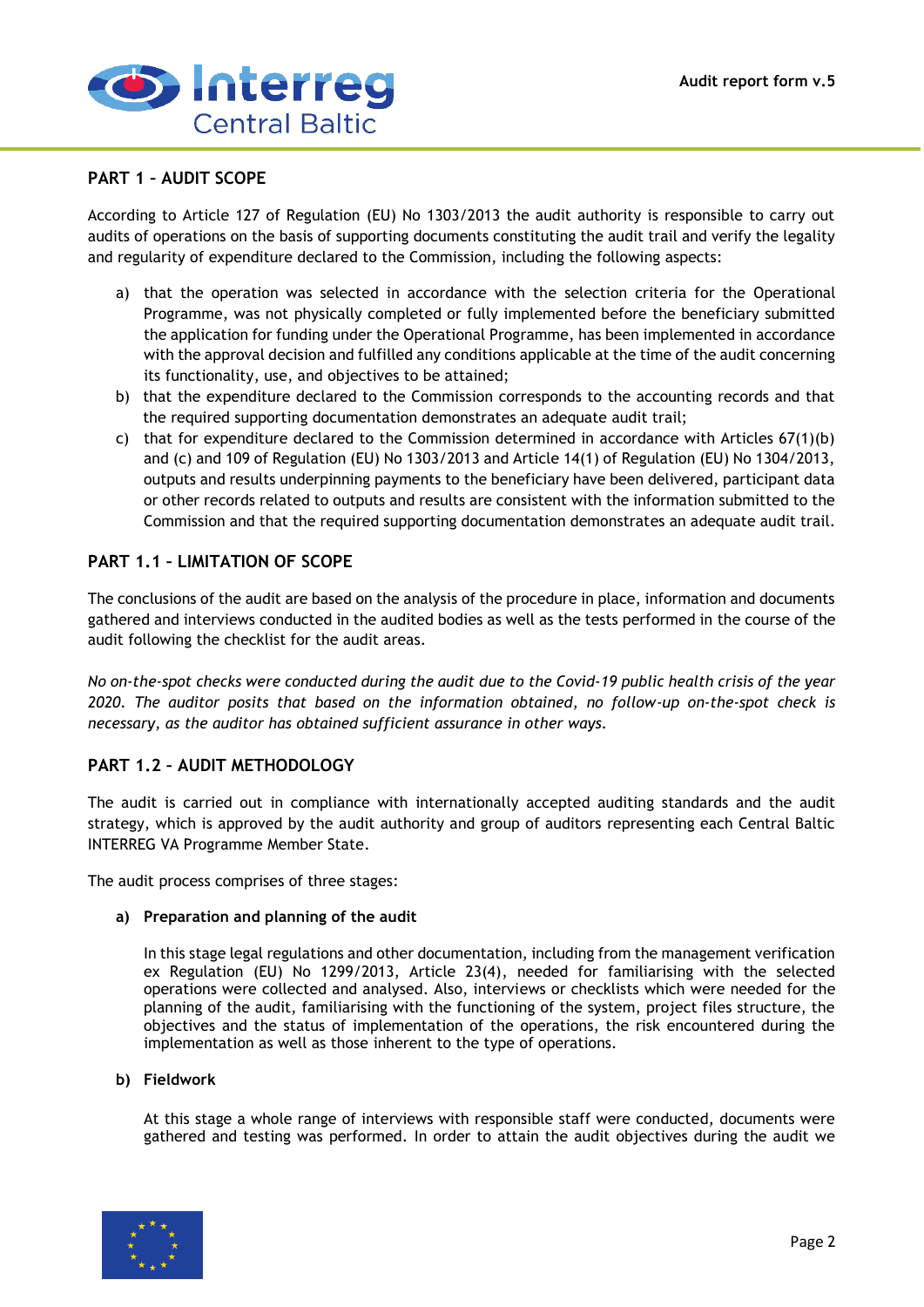

tested all applicable audit areas. We performed the audit using the checklists for the several audit areas which enabled us to verify the requirements laid down in European and national legislation.

The assurance about the achievement of the project's objectives was attained via documentation uploaded to the programme's information system (eMS), video conference call with the project partner (held on **29.04.2020**) and photos of the underwater site.

#### **c) Reporting**

This stage encompassed activities related to the preparation of the Draft Report and the contradictory procedure where auditee has been granted 10 working days to reflect on the audit report, the inclusion of their replies and comments and the submission of the Final Report.

*As there were no findings, no contradictory procedure was necessary.*

## **PART 2 – FINANCIAL DATA OF OPERATION**

*Financial data of audited partner must be listed*

| PART 2.1 - BUDGET $(E)$          |                   |      |                          |      |
|----------------------------------|-------------------|------|--------------------------|------|
| Audited Partners approved budget | <b>Granted in</b> | %    | <b>Payments included</b> | %    |
|                                  | total for the     |      | in the payment           |      |
|                                  | partner           |      | claim                    |      |
| <b>ERDF</b>                      | € 390 517.53      | 85%  | € 129 190.96             | 85%  |
| <b>Public funding (total)</b>    | € 68 914.86       | 15%  | € 22 707.40              | 15%  |
| <b>Private funding</b>           | € 0.00            |      | $\epsilon$ 0.00          |      |
| Income                           | € 0.00            |      | € 0.00                   |      |
| <b>TOTAL PARTNER BUDGET</b>      | € 459 432.39      | 100% | € 151 898.36             | 100% |

| Audited expenditure (according to the Sample) |                                   |                             |                        |
|-----------------------------------------------|-----------------------------------|-----------------------------|------------------------|
|                                               |                                   | <b>Total amount audited</b> | Ineligible detected in |
|                                               |                                   | (combining                  | audit scope            |
|                                               | <b>Budget Line</b>                | milestones)                 |                        |
| 1.                                            | Staff costs                       | € 79 250.25                 | $\epsilon$ 0.00        |
| 2.                                            | Office and administration         | € 11 887.51                 | € 0.00                 |
| 3.                                            | Travel and accommodation          | € 6 413.22                  | $\epsilon$ 0.00        |
| 4.                                            | External expertise and services   | € 38 219.97                 | € 0.00                 |
| 5.                                            | Equipment                         | € 16 127.41                 | € 0.00                 |
| 6.                                            | Infrastructure and works          | $\epsilon$ 0.00             | € 0.00                 |
|                                               | Total amount audited € 151 898.36 |                             | € 0.00                 |

| Audited expenditure (outside the Sample) |                                      |                             |                 |
|------------------------------------------|--------------------------------------|-----------------------------|-----------------|
|                                          |                                      | <b>Total amount audited</b> | Ineligible      |
|                                          |                                      | (combining                  |                 |
|                                          | <b>Budget Line</b>                   | milestones)                 |                 |
| 1.                                       | Staff costs                          | € 0.00                      | € 0.00          |
| 2.                                       | Office and administration            | $\epsilon$ 0.00             | € 0.00          |
| 3.                                       | Travel and accommodation             | $\epsilon$ 0.00             | € 0.00          |
| 4.                                       | External expertise and services      | $\epsilon$ 0.00             | € 0.00          |
| 5.                                       | Equipment                            | $\epsilon$ 0.00             | € 0.00          |
| 6.                                       | Infrastructure and works             | $\epsilon$ 0.00             | $\epsilon$ 0.00 |
|                                          | Total amount audited $\epsilon$ 0.00 |                             | € 0.00          |